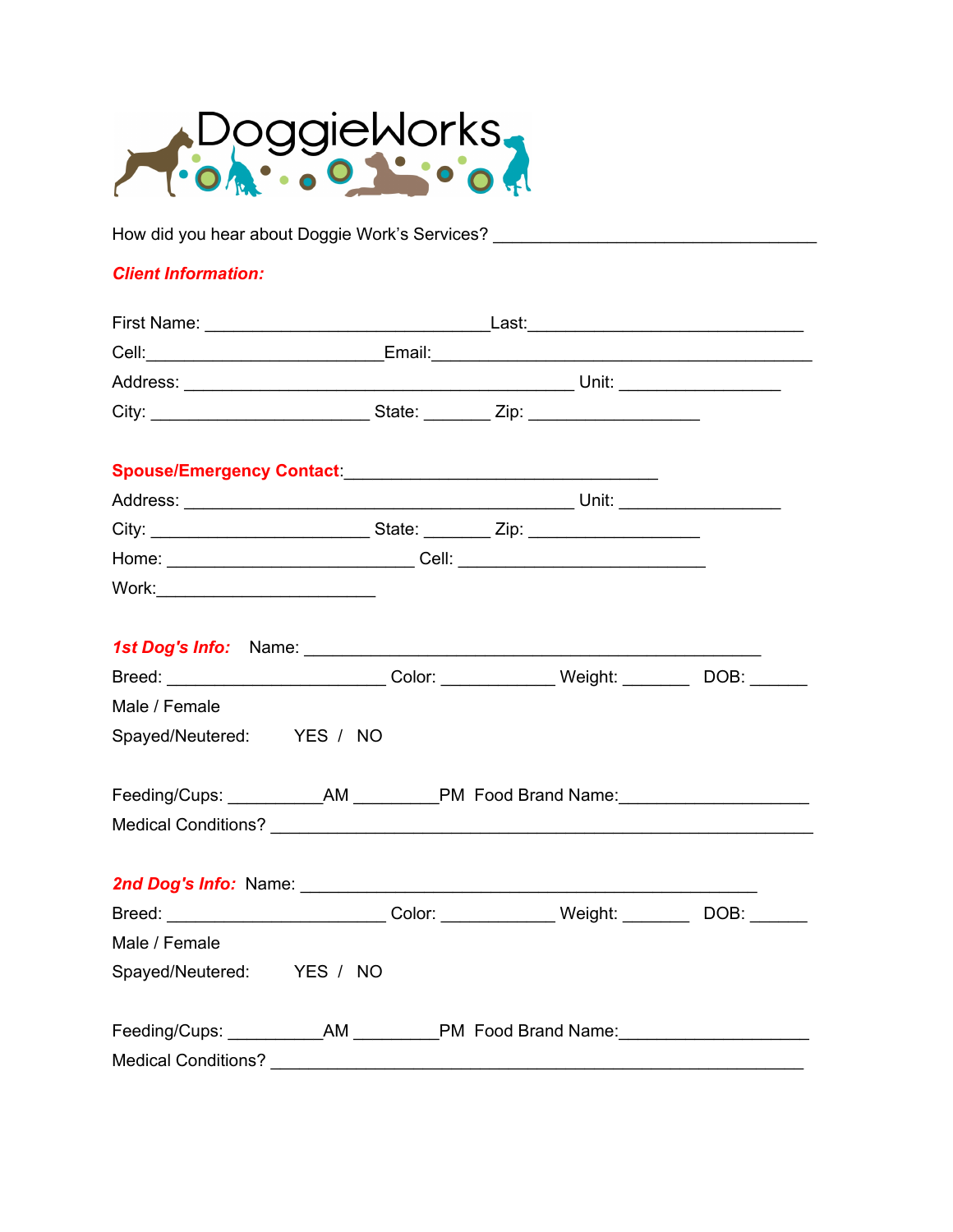## *\*Authorized to Pick up:*

Please specify person(s) authorized to pick up your pet should the need arise:

## *(\*pets picked up by authorized person will still need to provide identification to staff)*

\_\_\_\_\_\_\_\_\_\_\_\_\_\_\_\_\_\_\_\_\_\_\_\_\_\_\_\_\_\_\_\_\_\_\_\_\_\_\_\_\_\_\_\_\_\_\_\_\_\_\_\_\_\_\_\_\_\_\_\_\_\_\_\_\_\_\_

| <b>CREDIT CARD AUTHORIZATION AGREEMENT:</b> |  |  |  |  |
|---------------------------------------------|--|--|--|--|
| Visa                                        |  |  |  |  |
| <b>Master Card</b>                          |  |  |  |  |
| <b>Discover</b>                             |  |  |  |  |
| <b>American Express</b>                     |  |  |  |  |
| Name on Card:                               |  |  |  |  |
| <b>Billing Address:</b>                     |  |  |  |  |
| _Zip:________________________               |  |  |  |  |
|                                             |  |  |  |  |
|                                             |  |  |  |  |
|                                             |  |  |  |  |
| Security Code:                              |  |  |  |  |

I acknowledge that I am representing the information on this application is true and correct. I acknowledge with my signature, that this is a valid authorization for DoggieWork's representatives to charge the listed credit card for services rendered and/or according to the policies of DoggieWorks, Inc. stated here within. I understand there is a credit convenience fee applied to my charges should I choose to have my account charges auto-paid.

\_\_\_\_\_\_\_\_\_\_\_\_\_\_\_\_\_\_\_\_\_\_\_\_\_\_\_\_\_\_\_\_\_\_\_\_\_\_\_\_\_\_\_\_\_\_\_\_\_\_\_\_\_\_\_\_\_\_\_\_\_\_\_\_\_\_\_\_\_\_\_\_\_\_\_ *Cardholder Signature Date*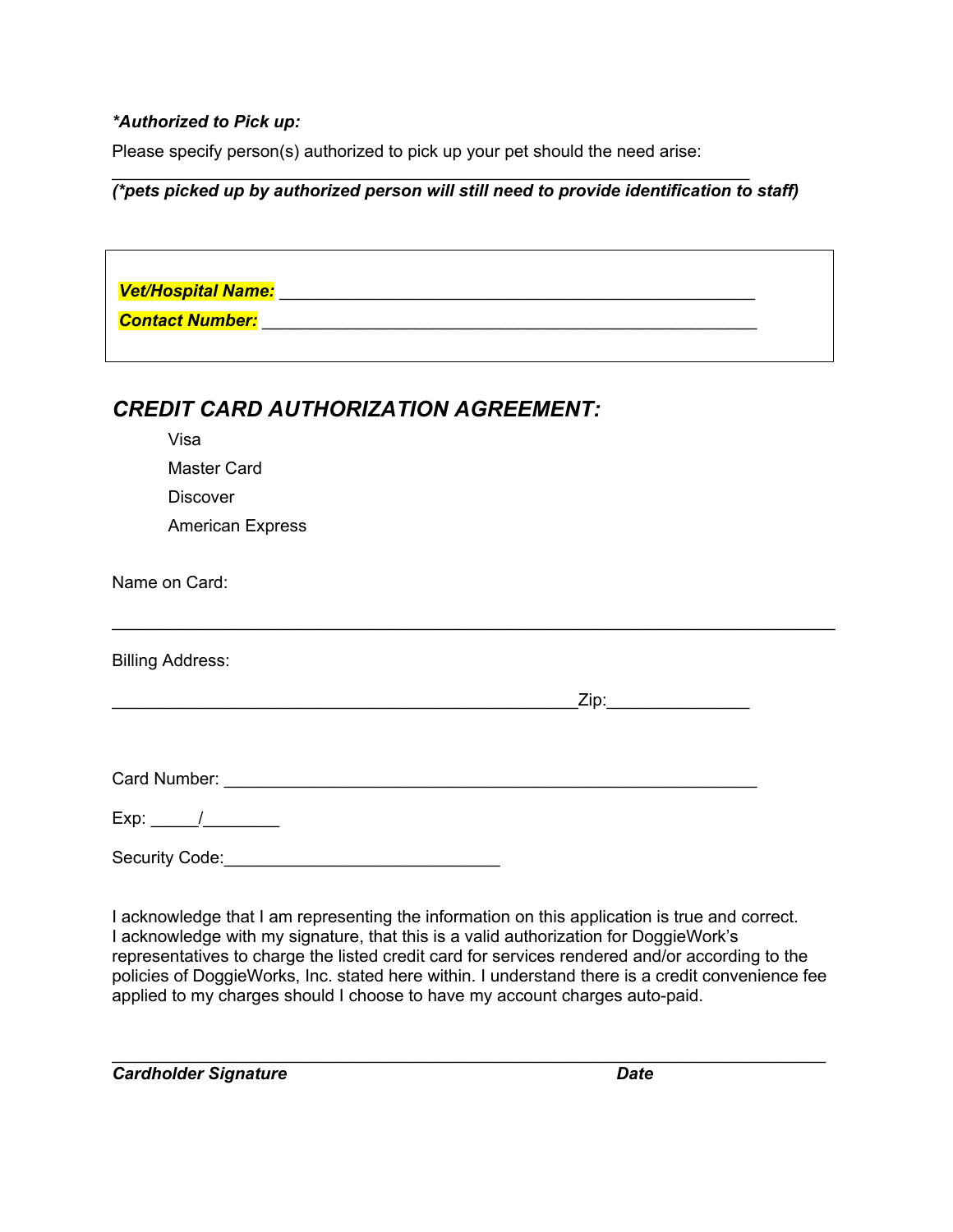### *Payment, Scheduling & Agreements: (Please Read & Initial Each)*

**1.** *Daycare*: I understand all services rendered are paid IN ADVANCE for initiation & continuation of daycare services. Accounts are recharged in packs of 10/20 as so agreed between myself & DoggieWorks administration. Daily daycare reservations MUST be cancelled within 24 hours of scheduled service or the clients account will be charged or credits forfeited. If I decide I am canceling services in total, I MUST notify DoggieWorks Administration 1 week prior to package completion. All daycare sessions may be used, but all monies in event of cancellation are NON-Refundable. Daycare credits expire after 8 weeks. DoggieWorks representatives reserve the right to issue credits to client's accounts at DoggieWorks' discretion. In the event of service suspension all credits must be used within 60 days or credits are forfeited.

**2.** *Boarding*: Cancellation Policy: DoggieWorks has a (1) business day cancellation policy for general boarding stays, and a (7) business day cancellation policy for peak holiday boarding period beginning November 19th-November 26th 2013 & December 21st-January 7th, 2013. If you do NOT cancel your reservation in accordance within stated time periods you may be charged for the reservation in its entirety. For these time periods a 50% NON-Refundable deposit will be required to book & hold the reservation requested. *\*\*\*Late Checkout/ BOARDING…Checkout is 12 noon.. After 12N a \$20 late checkout fee per dog will be applied to clients account*\_\_\_\_\_\_\_\_\_\_

**3.** *I authorize DoggieWorks, Inc*., to charge my credit card on file for any outstanding balance(s) on my account left over 30 days. I understand DoggieWorks, Inc. will charge my account a \$39 NSF & \$10 redeposit fee for any check returned for non-sufficient funds.

 $\frac{1}{2}$ **4.** I understand DoggieWorks, Inc., reserves the right to terminate service to myself & my pet at any time, for any reason.

**5**. *I represent legal ownership of dog(s) listed.* I have disclosed to DoggieWorks, Inc., all known behavioral problems including but not limited to history of biting, aggression towards people or animals. I understand DoggieWorks, Inc. & its representatives reserve the right to refuse service & cancel all future service should any altercations or behavioral issues arise or occur. I understand in the event said animal shows aggression towards staff or other animal clients, DoggieWorks, Inc., may relocate my animal to a veterinarian facility for secure and separate care to create a safe environment for my animal in its entirety.

**6.** I agree said animal has NOT been exposed to the Distemper/PARVO virus to my knowledge ever since ownership of said animal. I understand Distemper/PARVO virus may be shed for approximately (1) year after treatment and could endanger any animal in DoggieWorks' care leading up to death of any animal exposed due to withholding information for the purpose of acquiring service.

**7.** I agree in the event of any medical situation or development of illness requiring medical attention, DoggieWorks representatives may obtain proper veterinarian care up to emergency care & treatment deemed necessary for the safety, health & well being of said animal. I understand/acknowledge that I am liable for any medical care expenses incurred for my animal or by my animal, including but not limited to any damages that result from Injury caused by my animal exclusively, to staff, other animals present at DoggieWorks, and/or facility property. I expressively waive & relinquish any & all claims against DoggieWorks, Inc., its' employees & representatives, except those arising from negligence on the part of DoggieWorks, Inc., exclusively. I understand that I waive all rights of the Illinois Consumer Privacy Act and that representatives of DoggieWorks may relinquish any contact information needed to contact myself in regards to any incident that may occur at DoggieWorks for restitution purposes.